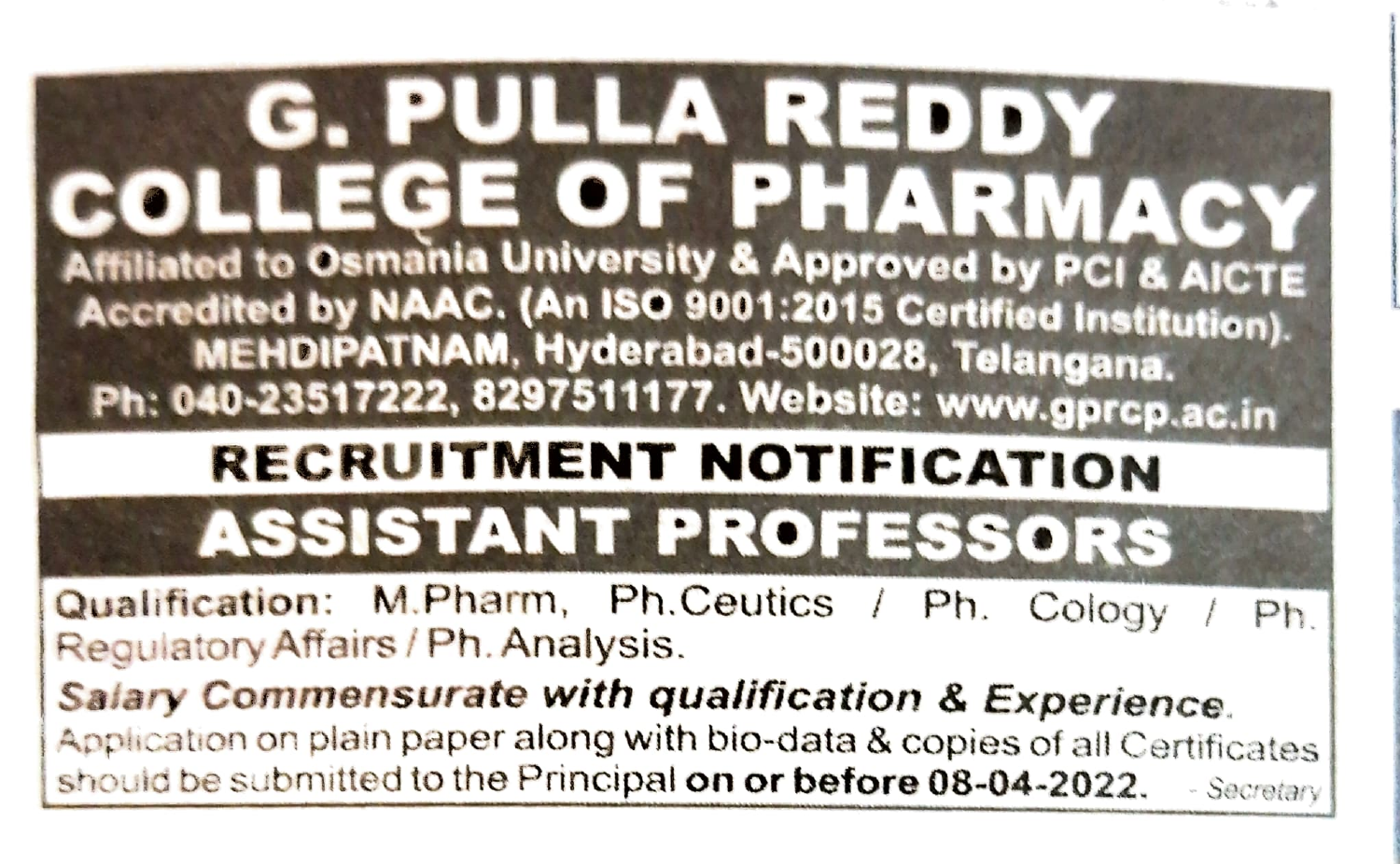

Benadu on 15-03-2022

Page no. 2